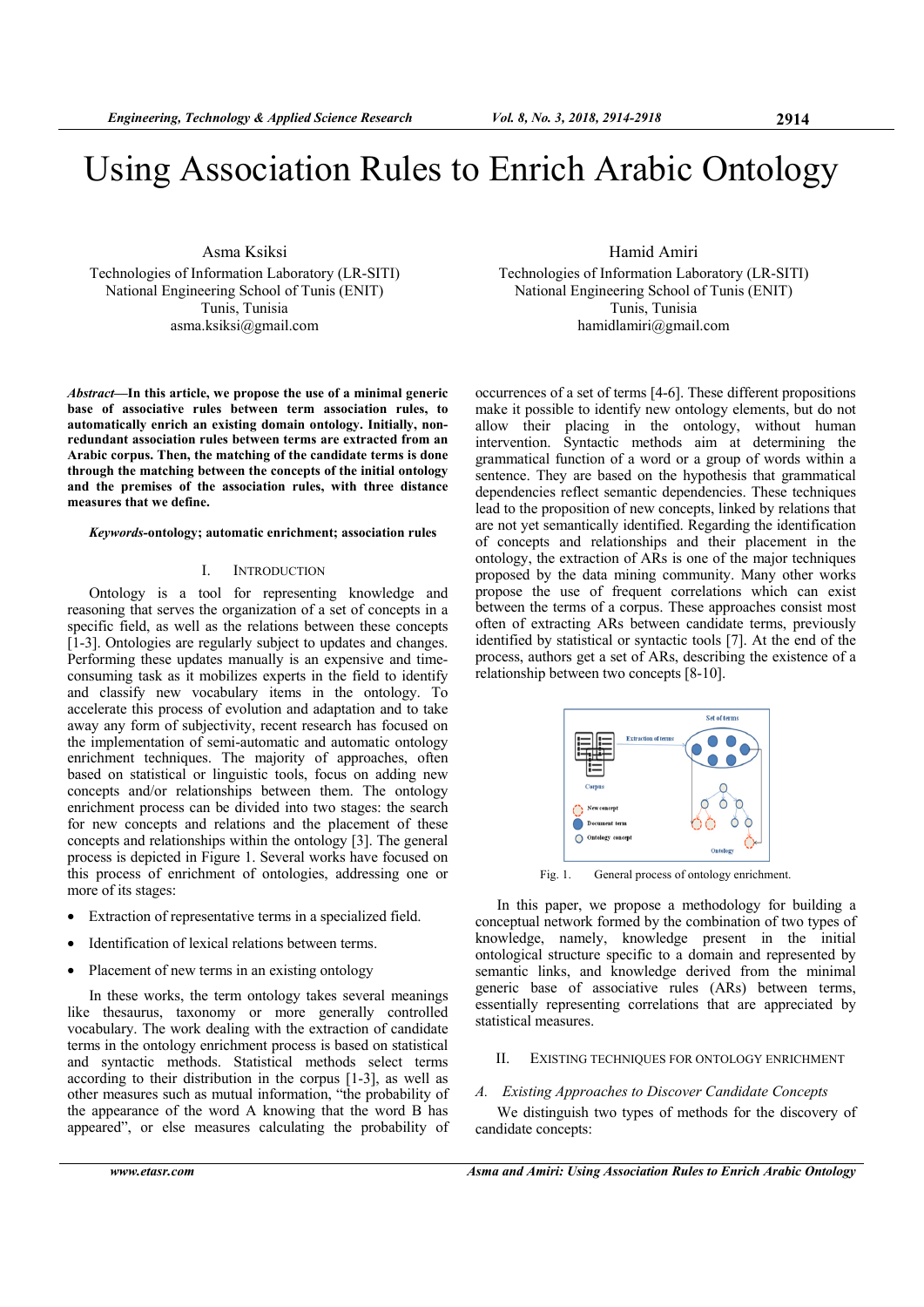- Statistical methods: they select the terms according to their distribution in the corpus [1-3], as well as other more complex measures such as mutual information, tf-idf, etc., or the use of statistical distributions of terms [4]. These different propositions make possible to identify new ontology elements, but do not make possible placing them in the ontology, without tedious human intervention [12].
- Syntactic methods: they aim to determine the grammatical function of a word or group of words within a sentence. They are based on the hypothesis that grammatical dependencies reflect semantic dependencies [13]. They define in a sentence, the verb  $(V)$  as being the relation which links the subject (S) to the complement (C). They thus have the disadvantage of identifying only the relationships labeled by the verbs. Some approaches also use syntactic patterns [12]. The extracted terms illustrate the new candidate concepts for enrichment, but also the existence of relations between them. However, these relationships are not labeled semantically. Moreover, no measure evaluating semantically new added relations is calculated.

# *B. Existing Approaches to the Concept Placement in Ontology*

After the discovery of the candidate terms, it is essential to detect the relations between these new terms and those which link them to the initial ontology. In [2], authors propose a statistical approach based on the frequent co-occurrence of candidate terms with terms of the initial ontology. The major drawback of this work lies in the fact that they do not allow the precise addition of new concepts and relations in the ontological structure [14]. Other approaches in the literature suggest using search techniques data [10, 11, 13]. The work in [4, 15], is based on a classification method in order to bring together the candidate terms contained in the texts of the concepts present in the ontology. The principle is similar to that explained in the approaches of [1, 15], which group together terms by a clustering method according to their number of occurrences within the corpus. However, these methods do not detect the relations between the candidate terms, i.e., these new terms can therefore be added only by human intervention. In addition, several studies propose the use of frequent correlations that exist between the terms of a corpus. These approaches consist of extracting rules association [7] between candidate terms [8-10]. At the end of the search process, a set of ARs between terms is generated. Each rule expresses the existence of a relationship between two concepts of the domain. This process of enrichment remains semiautomatic because on the one hand the number of derived ARs is very important and on the other hand, a human intervention is necessary to semantically define the relations discovered and to name them.

## III. ASSOCIATION RULES

Association rule mining is a famous knowledge discovery technique for finding associations between items from a transaction database. Its definition varies according to the three main currents initiated by the following: author in [16] defines queries by using an appropriate language have been developed [23] to facilitate the exploration of this set of rules. ARs present conditional relationships between the attributes of a database. They represent an implication of the form A→B where A and

B are an itemsets. The set of items A is called antecedent and B consequent of the rule which provides information about the existing relations between A and B. It expresses how objects or items are related to each other, and how they can be grouped together. The first step of extraction in the association rules mining is finding out the frequent itemset which is called candidate (te). This transaction can be measured by two statistic measurements called support and confidence. The support  $(Sup(A\rightarrow B))$  is defined as the relative frequency of transactions in the data set D that contains the itemsets A and B.

rules of statistical implication to help educationalists find relationships between acquiring basic notions in class, authors in [17] are more interested in orderly representation of concepts with informative implications, authors in [18] favored optimized extraction of ARs in large databases. Subsequently, these forms have known extensions in several directions. The binary properties are no longer required, we can now make ARs with digital properties [19, 20]. To avoid the vast increase of rule extraction time, more efficient algorithms have been proposed [21]. The semantics of the rules have been refined through many quality indices [22], which helps the user to choose the most appropriate rules for his needs. Navigation and

$$
Sup(A \to B) = Sup(A \cup B) = \frac{|\{t \in D : A \subseteq t \text{ et } B \subseteq t\}|}{|D|}
$$
 (1)

The confidence  $(Conf(A \rightarrow B))$  of a rule measures the reliability of the inference given by rules.

$$
Conf(A \to B) = \frac{Sup(A \cup B)}{Sup(A)}
$$
 (2)

Then, the important association rules are filtered from the candidate itemsets. A rule r is available only if  $Sup(A \rightarrow B)$ >minsup and Conf(A→B)> minconf where minsup represents the threshold of support and minconf represents the threshold of confidence. These two values are specified by the user.

# *A. Process for Association Rules Extraction*

The process of extracting association rules consists of several phases ranging from data selection and preparation to result interpretation (Figure 2). Several works have focused on this process of enrichment of ontologies, addressing one or more of its stages:

• Data selection and preparation (cleaning): In this phase, the database data used for the extraction of the association rules are selected and the transformation of these data into an extraction context occurs. This phase is necessary to be able to apply rule extraction algorithms to different kinds of data from different sources, to concentrate the search on the useful data and to minimize extraction time [24]. To have significant rules the extraction of morphological analysis of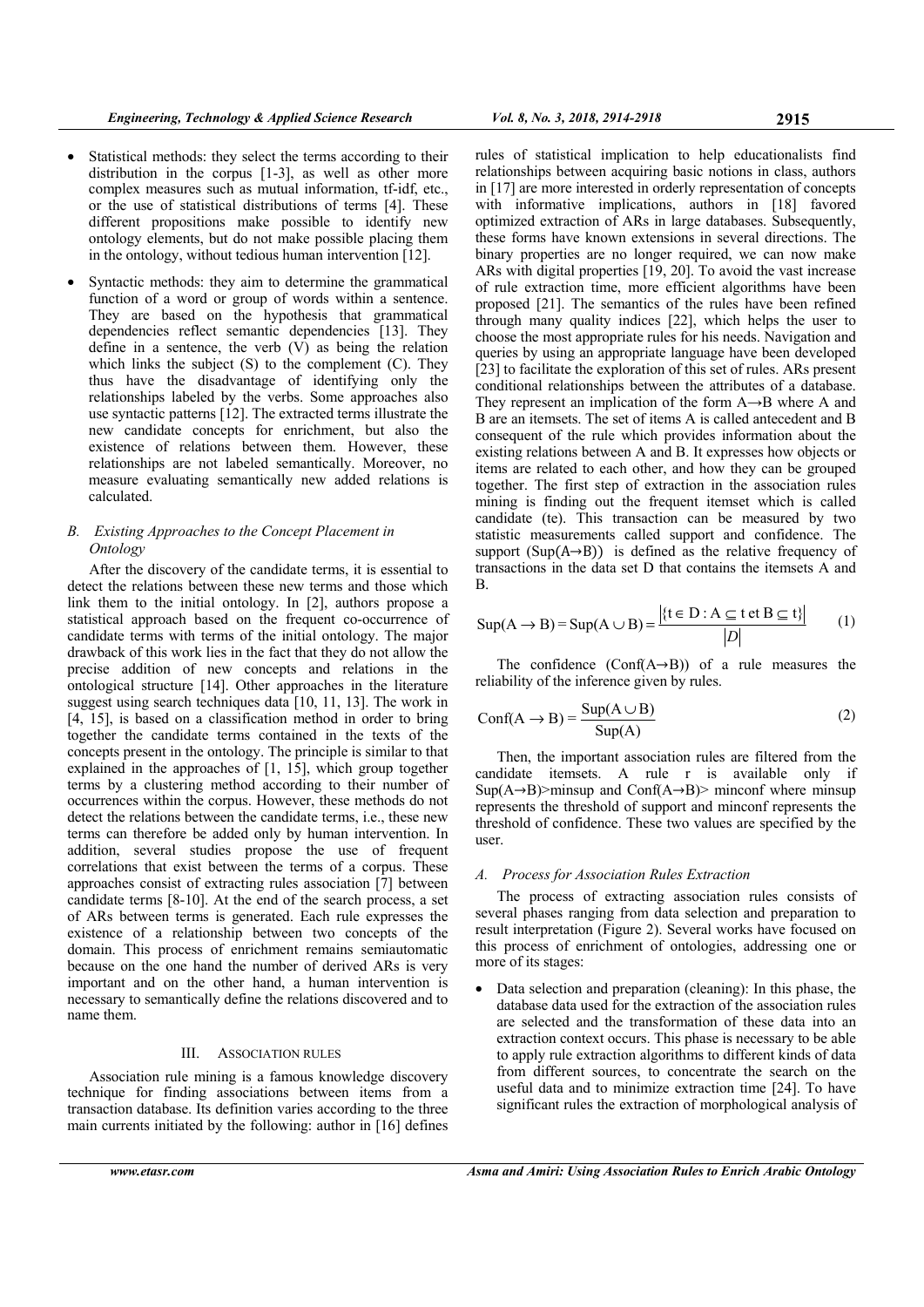each word must follow the order described in [25] and shown in Table I

- Generation of association rules: is carried out from the frequent itemsets generated previously. In general, the generation of association rules is done directly, without access to the extraction context, and the cost of this phase in execution time is therefore low compared to the cost of extracting frequent itemsets.
- Visualization and interpretation: This phase consists in the visualization of the association rules extracted from the context and their interpretation. Thus the domain expert can judge their relevance and usefulness.

TABLE I. REPRESENTATIVE SCHEMA OF AN ARABIC WORD STRUCTURE



Fig. 2. Process of Association Rules.

## IV. PROPOSED APPROACH

This stage consists in bringing closer to our initial ontology, that will be noted as O, the terms which appear in the premises of the candidates rules of the base of the sequential rules. These terms are identified as candidate concepts for enrichment.

- Definition 1: An ontology is a quadruplet  $O=(C_D, \leq_C, R, \leq_R)$ where  $C_D$  is the set of concepts of the domain,  $\leq_C$  is the partial order defined on  $C_D$ , R is the set of relations defined on  $C_D \times C_D$  and  $\leq_R$  is the partial order relation defined on R. We consider that a formal extraction context is a triplet K=(D, T, R) where D represents a finite set of documents from the corpus C, T is a finite set of terms and R a binary relation. Each pair  $(d,t) \in R$  means that the document d∈D contains the term  $t \in T$ .
- Definition 2: A termset is a non-empty set of terms denoted by  $(t_1, t_2, \ldots, t_k)$ . An associative rule R is valued by two statistical metrics, namely support and trust [18]. The support of the associative rule R:  $T_i \rightarrow T_i$ , denoted by Supp  $(R)$ , expresses the frequency with which the two termsets  $T_i$ and  $T_i$  co-occur together in corpus C. The confidence of R, denoted by Conf(R), expresses the conditional probability for a document to contain termset  $T_i$ , knowing that it contains the termset  $T_i$ . An associative rule is valid if its

confidence is greater than or equal to the minimum confidence threshold noted by minconf.



Fig. 3. Process of enrichment of Ontology by using Association Rules.

# *A. Extraction of the Ontology and Creation of the Generic Base*

We use the GEN-MGB algorithm [26] for the extraction of the generic base of RA no redundant MGB. This base is characterized by its significant compactness, i.e., it contains a minimal core of ARs, from which all the redundant and valid rules can be deduced by means of a complete and valid axiomatic system [26, 27]. By considering the context of text extraction K, we adapt the definition of the MGB base given in [26] to the problem of Ontology enrichment. We remind that non-redundant ARs have one only term of the domain in the premise [28].

$$
MGB = MGB = \{R: t \rightarrow T_k \mid Conf(R) \geq \text{(3)}
$$
  
minconf  $\land$  T<sub>k</sub> = {t<sub>1</sub>,..., t<sub>k</sub>}  $\subseteq$  T}

We use then a semi-automatic tool such as Protege 2000 [29] for the ontology O construction from CO corpus. It is validated downstream by a domain expert. The evaluation of the semantic link between O concepts are computed from the proposed similarity measure in [30] that takes into account both the depth of concepts in the hierarchy of concepts and the structure of the latter. Thus, the similarity between two concepts C1 and C2 of the ontology O is calculated as [30]:

$$
SimWu(C_1, C_2) = \frac{(2 \times depth(c))}{(depth(c_1) + depth(c_2))}
$$
 (4)

where depth  $(c_i)$  corresponds to the depth level of the concept  $c_i$ and c represents the most specific concept that generalizes  $c_1$ and  $c_2$  in O.

#### *B. Adopted Approach for the Ontology Enrichment*

The enrichment process we propose is iterative and includes the following steps:

*1) Calculation of the candidate concepts for the enrichment*  We compute for each concept  $c_i$  of ontology O the set of the candidate concepts to be connected to  $c_i$ . This set includes the terms figuring in the conclusions of the valid associative rules whose premise is  $c_i$  as well as those of the redundant rules [31].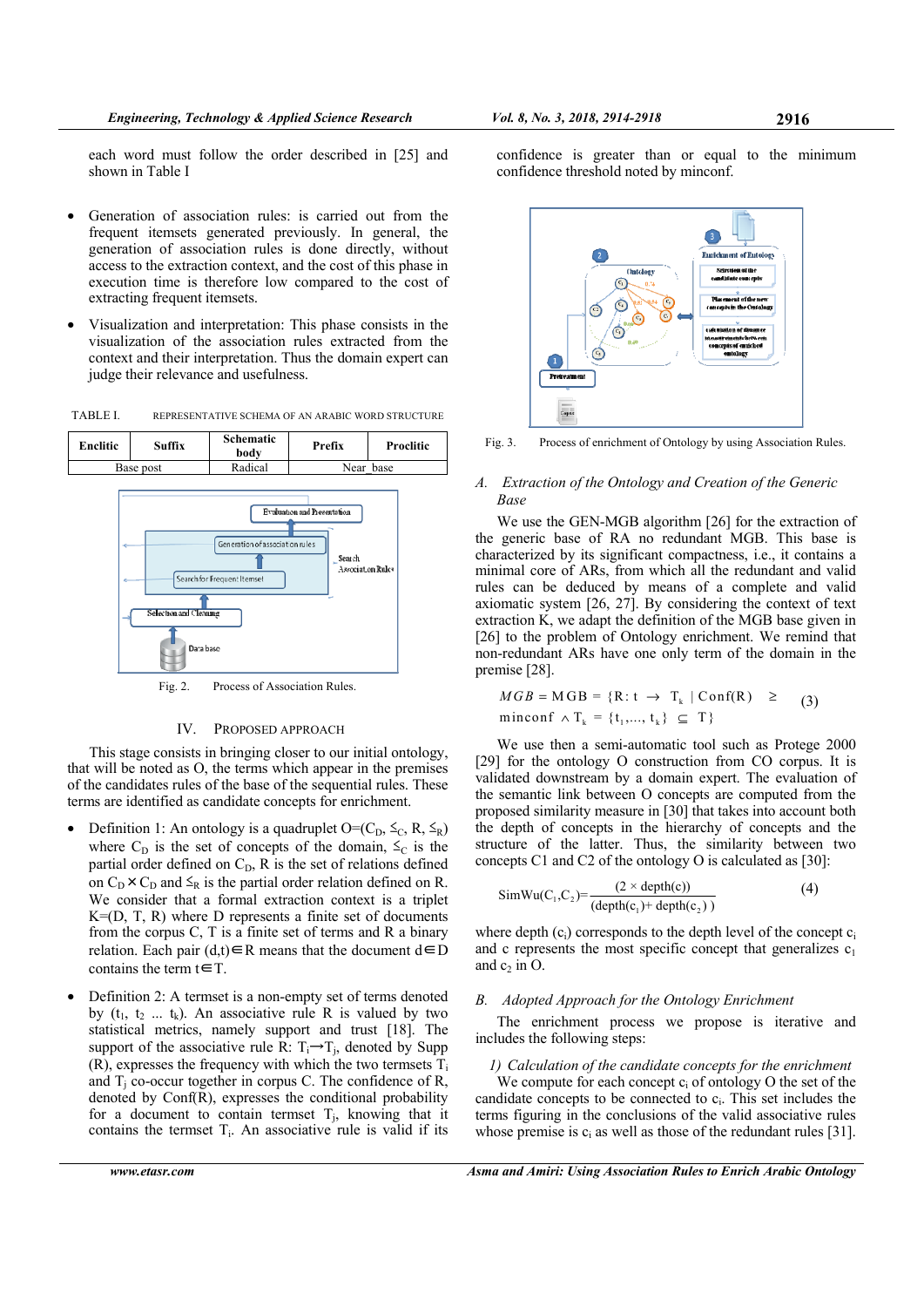According to the example shown in Figure 4, the candidate concepts for enrichment related to the concept  $c_1$  are  $\{c_{10}, c_{12},$  $c_5, c_{15}$ .



Fig. 4. Example of calculating candidate concepts.

## *2) Placement of the new concepts*

This step consists in placing the candidate concepts while preserving the coherence of the concepts and pre-established relations in the initial ontology. This makes possible not to add relational redundancies in the case of a concept being candidate to be related to several concepts of ontology O [32]. Figure 5 shows the addition of the new concepts  $c_{10}$  and  $c_{11}$  and the displacement of c<sub>15</sub> because Conf(c<sub>1</sub>⇒c<sub>15</sub>)>Conf(c<sub>7</sub>⇒c<sub>15</sub>).

*3) Calculating the neighborhood of ci and distance* measurements

We define the notion of neighborhood of a concept of the ontology O as:

• Definition 3: The neighborhood of a concept represents the set of corners connected to it in the ontology, by one or more valid association rules [32]. The relations between  $c_i$ and its neighbors, are evaluated on the basis of a statistical metric that we call measure of distance between  $c_i$  and its neighborhood, and denoted by Dist<sub>O MGB</sub>. It is computed according to the measure of confidence of associative intervening during the ontology enrichment and the measures of similarities calculated between the concepts of the initial ontological structure [33].



Fig. 5. Example of placement of candidate concepts.

The measure of distance that we define is calculated according to three possible cases [34]:

- Case 1: If the two concepts  $c_i$  and  $c_j$  come from the base C then Dist<sub>O C</sub>(c<sub>i</sub>, c<sub>i</sub>)=Conf(R: c<sub>i</sub> $\Rightarrow$ c<sub>i</sub>).
- Case 2: If the two concepts  $c_i$  and  $c_j$  belong initially to ontology O then  $Dist_{O C}(c_i, c_j)=SimWu(c_i, c_j)$ . The similarity between the two concepts  $c_1$  and  $c_2$  of ontology O is calculated as in (3).
- Case 3: If  $c_i$  is a concept added to the ontology O and it is related to the concept  $c_k$  of the initial ontology O in a way that Dist<sub>O MGB</sub>( $c_k$ ,  $c_i$ )=Conf(R: $c_k \Rightarrow c_i$ )= $\beta$  then any concept  $c_x$ of the ontology O in relation to  $c_k$  such that SimWu( $c_k$ , c<sub>x</sub>)= $\alpha$ , is also in relation with c<sub>i</sub>. In this case, the distance measure is mixed, i.e., Dist<sub>O MGB</sub>  $(c_i, c_x) = \alpha \times \beta$ .

The three cases are illustrated in Figure 3. Thanks to this enrichment technique we are able to add new concepts and relationships.



Fig. 6. Example of a figure caption.

#### V. CONCLUSION

Various ontology enrichment techniques have been proposed in the literature. Their limitations come from the fact that they do not allow the entire enrichment process without the intervention of the domain expert. In this article, we presented an automatic ontology enrichment process with a generic base of associative rules. The originality of our approach is that it exploits the maximum of concepts for enrichment without resorting to a priori knowledge. Its advantage is that it allows the learning of the distance represented by any relation of the enriched ontology.

#### **REFERENCES**

- [1] E. Agirre, O. Ansa, E. Hovy , D. Martinez, "Enriching very large ontologies using the WWW", ECAI 2000 Workshop on Ontology Learning, Berlin, Germany, August 2000
- [2] A. Faatz, R. Steinmetz , "Ontology enrichment with texts from the WWW", 2nd Semantic Web Mining Workshop at ECMLI/PKDD, WS'02, Helsinki, Finland, pp. 20-33, 2002
- [3] V. Parekh, J. Gwo, T. Finin, "Mining Domain Specific Texts and Glossaries to Evaluate and Enrich Domain Ontologies", Proceedings of the International Conference of Information and Knowledge Engineering, Las Vegas, USA, June 21, 2004
- [4] K. Neshatian, M. R. Hejazi, "Text categorization and classification in terms of multi-attribute concepts for enriching existing ontologies", Proceedings of the 2nd Workshop on Information Technology and its Disciplines, pp. 43-48, 2004
- [5] P. Velardi, M. Missikoff, R. Basili, "Identification of relevant terms to support the construction of Domain Ontologies", ACL-EACL Workshop on Human Language Technologies, Toulouse, France, July 2001